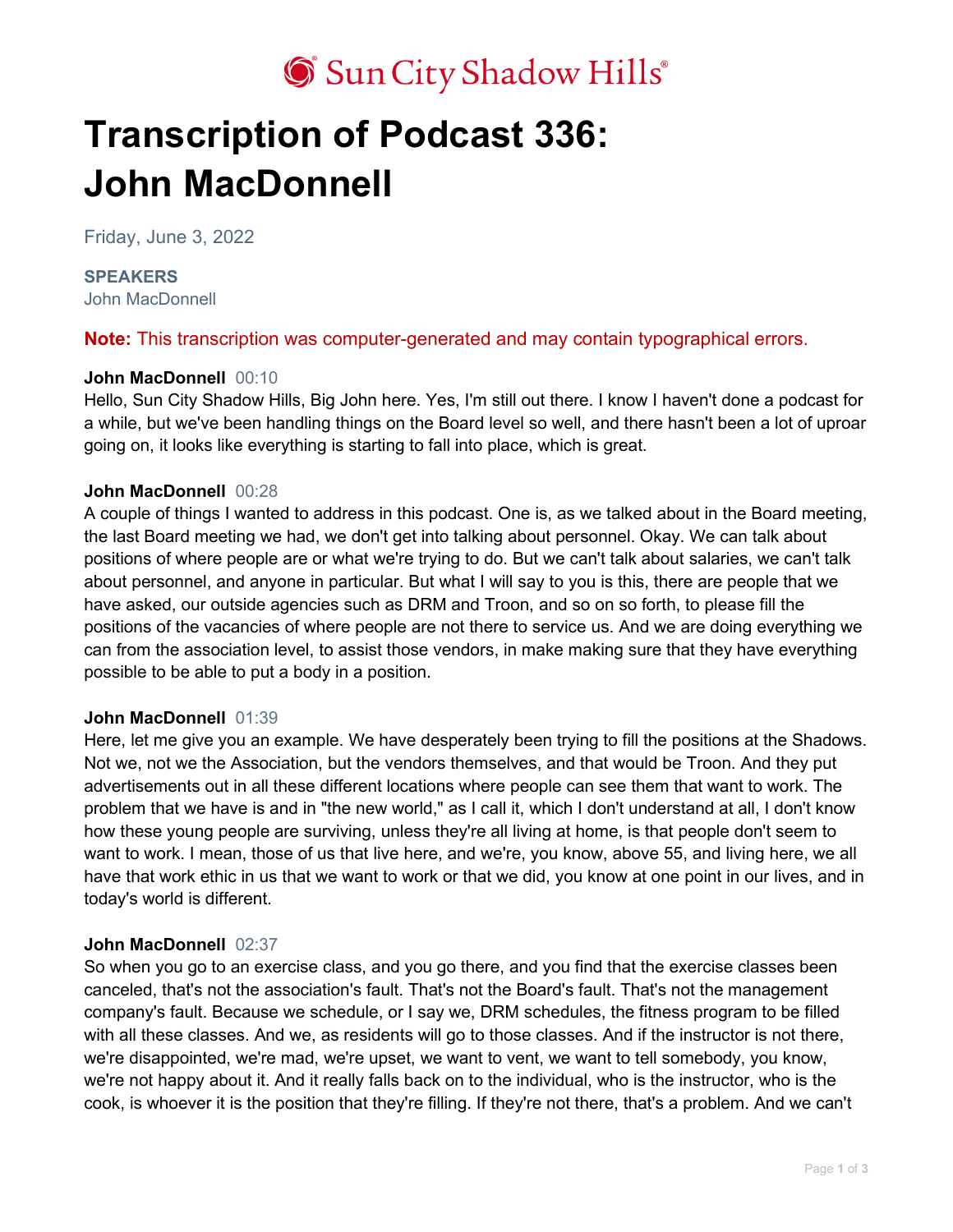# Sun City Shadow Hills®

do, and the vendors that are here supporting us, can't do anything about it. They're trying their best. I know that a lot of people get really frustrated, especially in fitness, when you have Beat the Heat going on. You go to a class and the instructor is not there. We're doing everything we can to tell DRM hire as many instructors as we can get in there, even hire a couple of backup instructors that are certified that have the ability to teach those classes. So we're this community, this Board of Directors that you have that you've entrusted, the five members of this Board are doing everything in their power to make sure that these vendors have everything that they can get. So please, curb your anger, and your disgust and your, you know, attitudes that the Board is not doing their job. We are doing everything we possibly can. We can't go to these people's homes and knock on their door and drag them into our car and drag them over here and throw them into the class and tell them to teach these people you know about aerobics and everything else that they're teaching. We can't do that. So, we're at their mercy, and we're doing everything we possibly can. So please have patience, have patience, and let us do everything we can do and we're still doing to get those bodies in those positions. Okay.

#### **John MacDonnell** 05:01

Now, speaking of bodies. I want to make sure that I relay this message and this message has to be heard by me, for sure. Right now you know that we are under construction for the CVWD project at the North Channel, and all along Avenue 40, from Adams all the way back to Jefferson. If you've been by there in your car, your bicycle, whatever it is, or walking or whatever, you have seen the massive amount of trucks, semis, 18 wheelers, dump trucks, everything you can imagine, cement trucks, are traveling Avenue 40, from the Monroe, entrance to Avenue 40, which is the end there, all the way down to the project. And these trucks are moving at a tremendous amount of speed. Our entrance that goes from Phase Two to Phase Three and Phase Three back into Phase Two, right there on Avenue 40. That that transition is an extremely dangerous transition. I in my own personal self have seen the result of accidents that have caused death and serious injury on Avenue 40 there, and it is a dangerous place. Trucks, people, I've seen bicyclists go through there. Anybody that gets a red light traveling east or west on Avenue 40, they think they can beat that red light. And that red light can be as red as you can imagine, and a truck or somebody will go through it. And there's no good answers to what's going to happen to somebody's crossing when that truck goes through.

#### **John MacDonnell** 06:49

I highly suggest this is what I use in my own practice, that when I'm there with my dogs and my golf cart, and I'm crossing, I point in both directions, I put my hands up to know that I personally am seeing that no trucks or vehicles are coming. I count maybe to five when the light turns green, and then I proceed. Because that extra five seconds that you count or those motions that you make to see that you are crystal clear that nobody is coming in either directions are the few things that you can do that may save your life there. And I offer that to because of the fact that I know that none of us want to see any of our residents or guests or anybody get hurt or killed in those intersections. And again, that also goes for the Jefferson and 40 and also the Madison and 40, where the fire station is. I've seen trucks that have got a red light when they're just barely passing the maintenance entrance. And they haven't even passed the canal yet and go right through a red light. So I would seriously consider taking the four to five seconds extra when the light turns green to make sure that you are not in that way.

# **John MacDonnell** 08:05